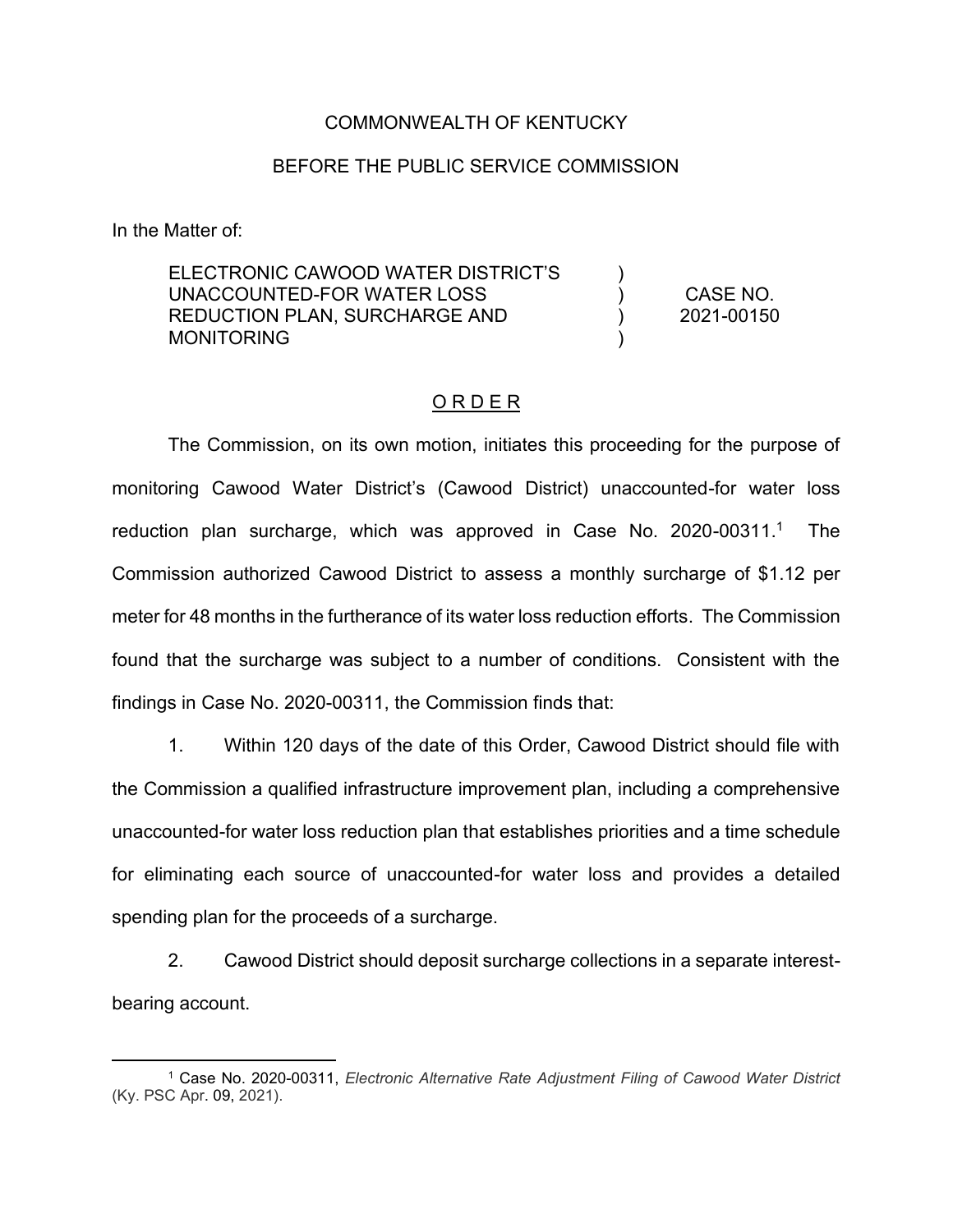3. On the fifteenth day of each month for 48 months from the date of entry of this Order or until all surcharge proceeds are expended, Cawood District should file with the Commission a monthly activity report that includes a statement of monthly surcharge billings and collections; a monthly surcharge bank statement; a list of each payment from the account, its payee, and a description of the purpose; and invoices supporting each payment.

4. On the fifteenth day of each month for 48 months from the date of entry of this Order or until all surcharge proceeds are expended, Cawood District should file a monthly water loss report with the Commission.2

5. Cawood District should not use any surcharge proceeds for reimbursement of unaccounted-for water loss reduction expenses without prior Commission authorization.

6. Cawood District should consider all surcharge collections as contributions and shall account for them in the manner that the Uniform System of Accounts for Class A and B Water Districts and Associations prescribes.

7. Cawood District should debit monthly billings for the surcharge to customers' accounts receivable and credit the contribution account.

8. When Cawood District collects the surcharge from the customers, it should debit special funds and credit the customer account.

9. One year after the date of entry of this Order and annually thereafter, Cawood District should file in Case No. 2021-00150 a schedule of the estimated and

<sup>2</sup> The report format is found at https://psc.ky.gov/Home/UtilForms under "Water Use & Loss Calculations (Excel format)."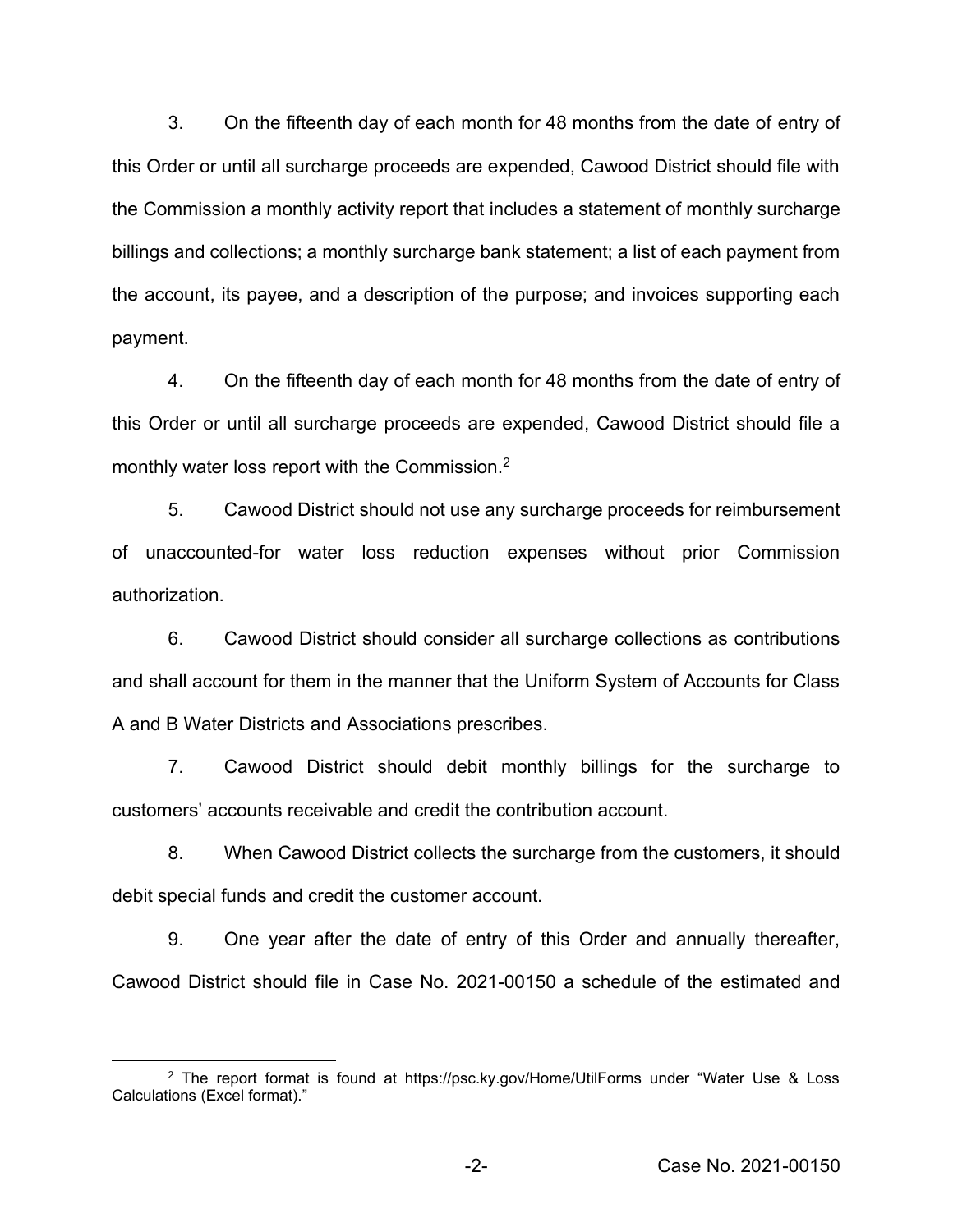actual progress of the water loss detection and repair program and estimated and actual expenditures made with surcharge proceeds for the purpose of evaluating whether adjustments to the program or to the surcharge amount are required.

10. Cawood District's failure to comply with any conditions attached to its assessment of the surcharge will result in termination of the surcharge and the refund of all surcharge proceeds previously collected.

IT IS THEREFORE ORDERED that:

1. This case is opened to monitor Cawood District's unaccounted-for water loss surcharge proceeds collection and expenses.

2. The record of Case No. 2020-00311 is incorporated by reference in Case No. 2021-00150.

3. Within 120 days of the date of entry of this Order, Cawood District shall file with the Commission a qualified infrastructure improvement plan, including a comprehensive unaccounted-for water loss reduction plan that establishes priorities and a time schedule for eliminating each source of unaccounted-for water loss and provides a detailed spending plan for the proceeds of a surcharge.

4. Cawood District shall deposit surcharge collections in a separate interestbearing account.

5. On the fifteenth day of each month for 48 months from the date of entry of this Order or until all surcharge proceeds are expended, Cawood District shall file with the Commission a monthly activity report that includes a statement of monthly surcharge billings and collections; a monthly surcharge bank statement; a list of each payment from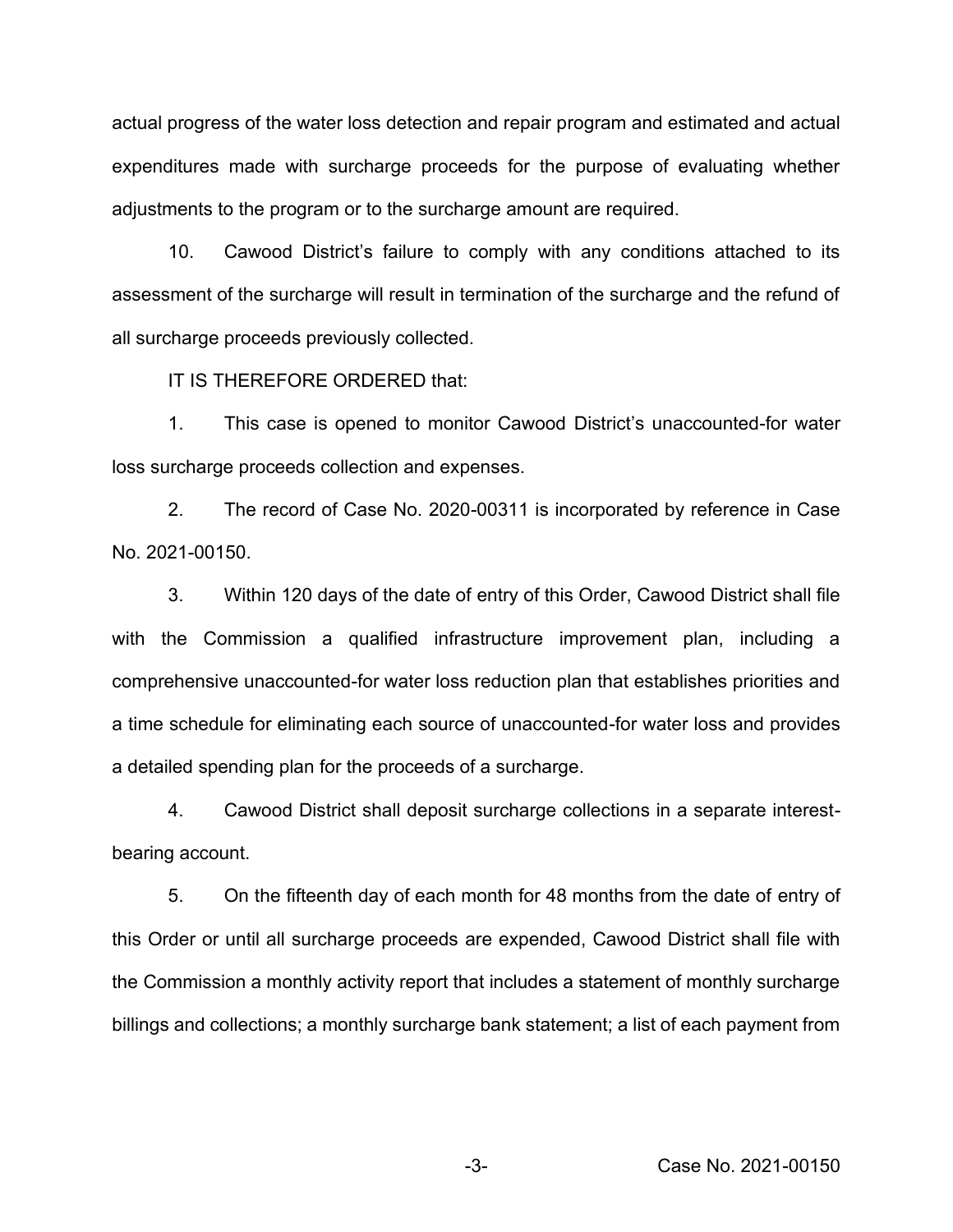the account, its payee, and a description of the purpose; and invoices supporting each payment.

6. On the fifteenth day of each month for 48 months from the date of entry of this Order or until all surcharge proceeds are expended, Cawood District shall file a monthly water-loss report with the Commission.3

7. Cawood District shall not use any surcharge proceeds for reimbursement of unaccounted-for water loss reduction expenses without prior Commission authorization.

8. Cawood District shall consider all surcharge collections as contributions and shall account for them in the manner that the Uniform System of Accounts for Class A and B Water Districts and Associations prescribes.

9. Cawood District shall debit monthly billings for the surcharge to customers' accounts receivable and credit the contribution account.

10. When Cawood District collects the surcharge from the customers, it shall debit special funds and credit the customer account.

11. One year after the date of entry of this Order and annually thereafter, Cawood District shall file in this matter a schedule of the estimated and actual progress of the water loss detection and repair program and estimated and actual expenditures made with surcharge proceeds for the purpose of evaluating whether adjustments to the program or to the surcharge amount are required.

<sup>3</sup> The report format is found at https://psc.ky.gov/Home/UtilForms under "Water Use & Loss Calculations (Excel format)."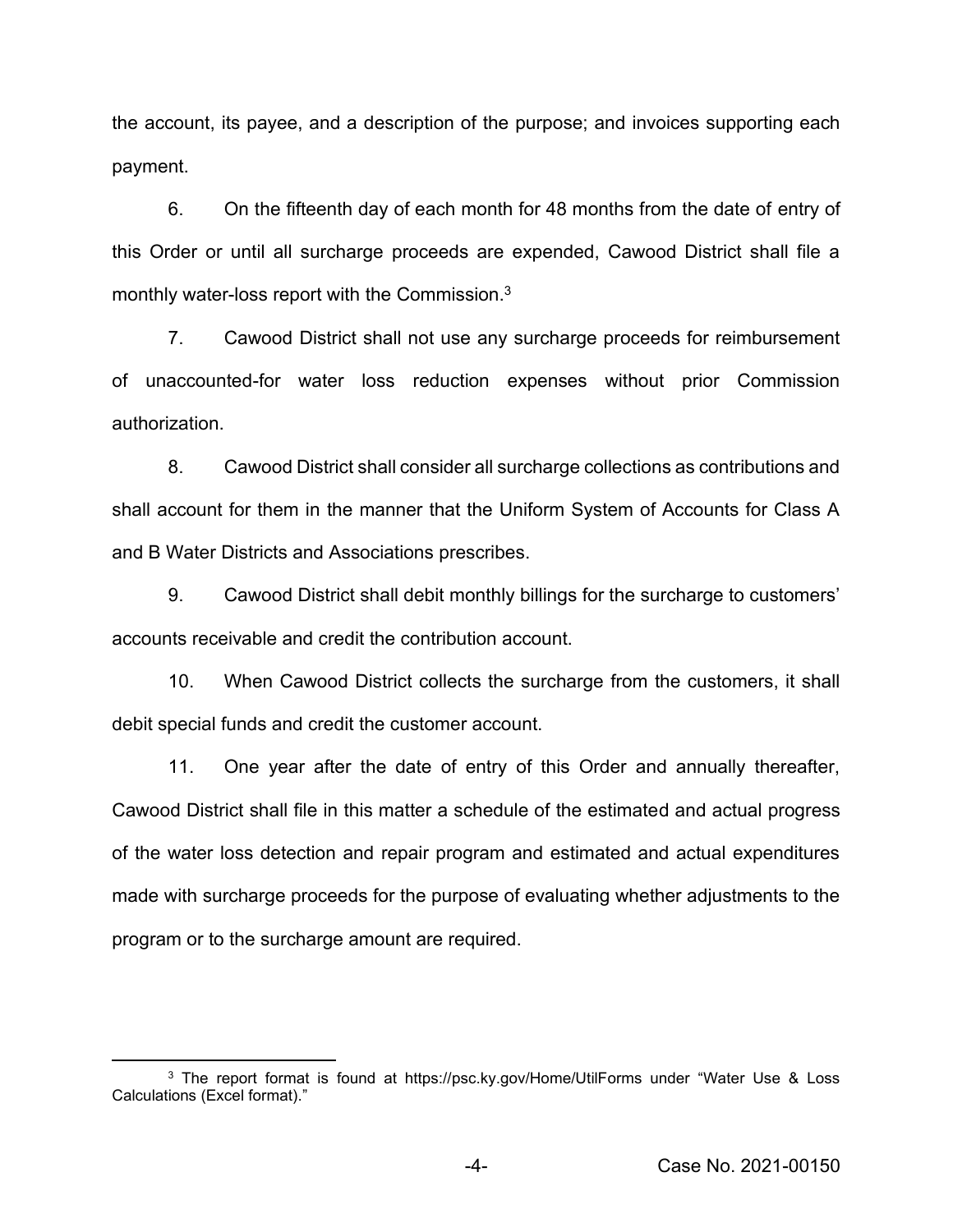12. Cawood District's failure to comply with any of the conditions attached to its assessment of the surcharge shall result in termination of the surcharge and the refund of collected surcharge proceeds disbursed on expenses or projects outside the scope of expenses and projects approved by the Commission.

## [REMAINDER OF PAGE INTENTIONALLY LEFT BLANK]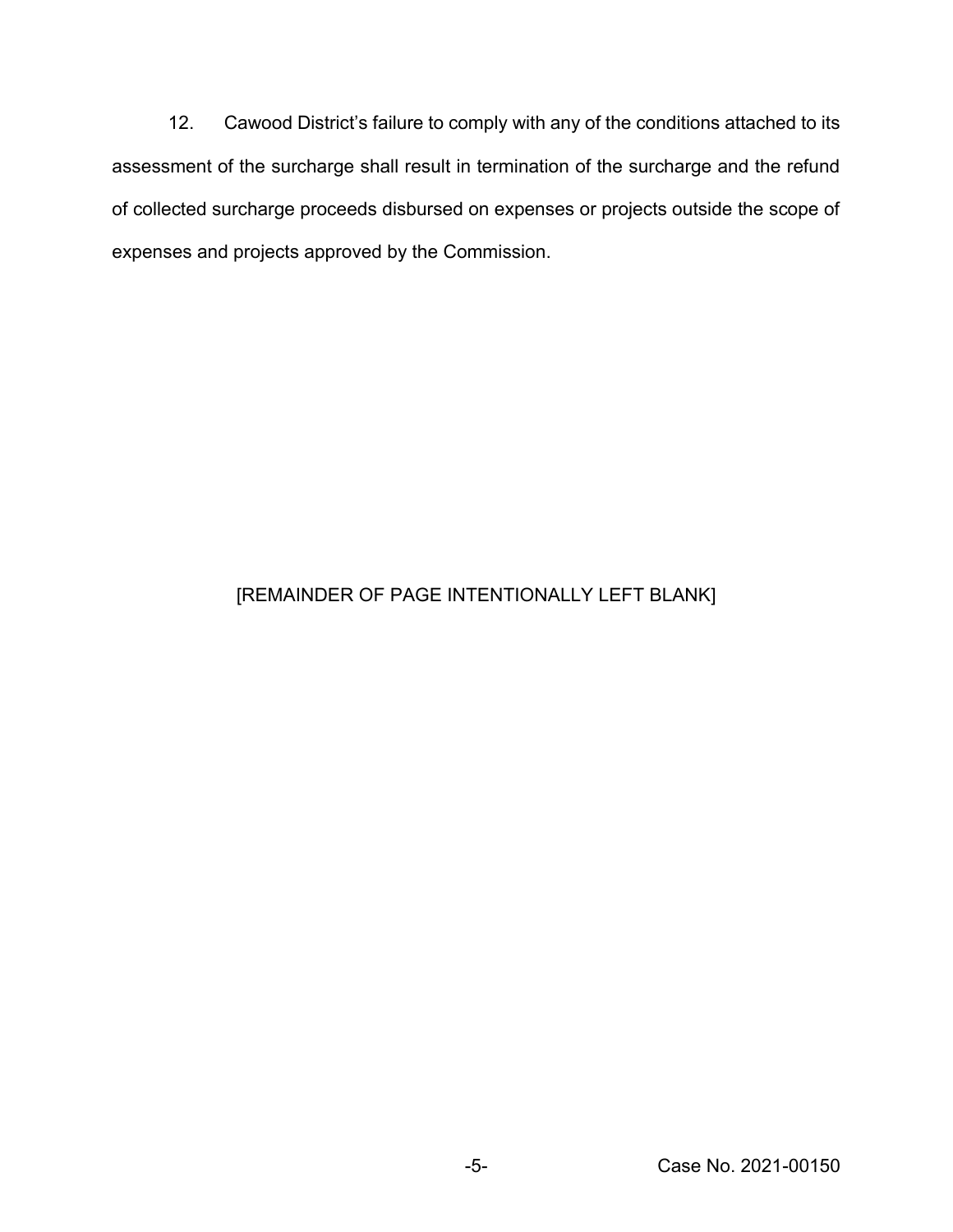By the Commission



ATTEST:

Jhde O. Fridance

Executive Director

Case No. 2021-00150